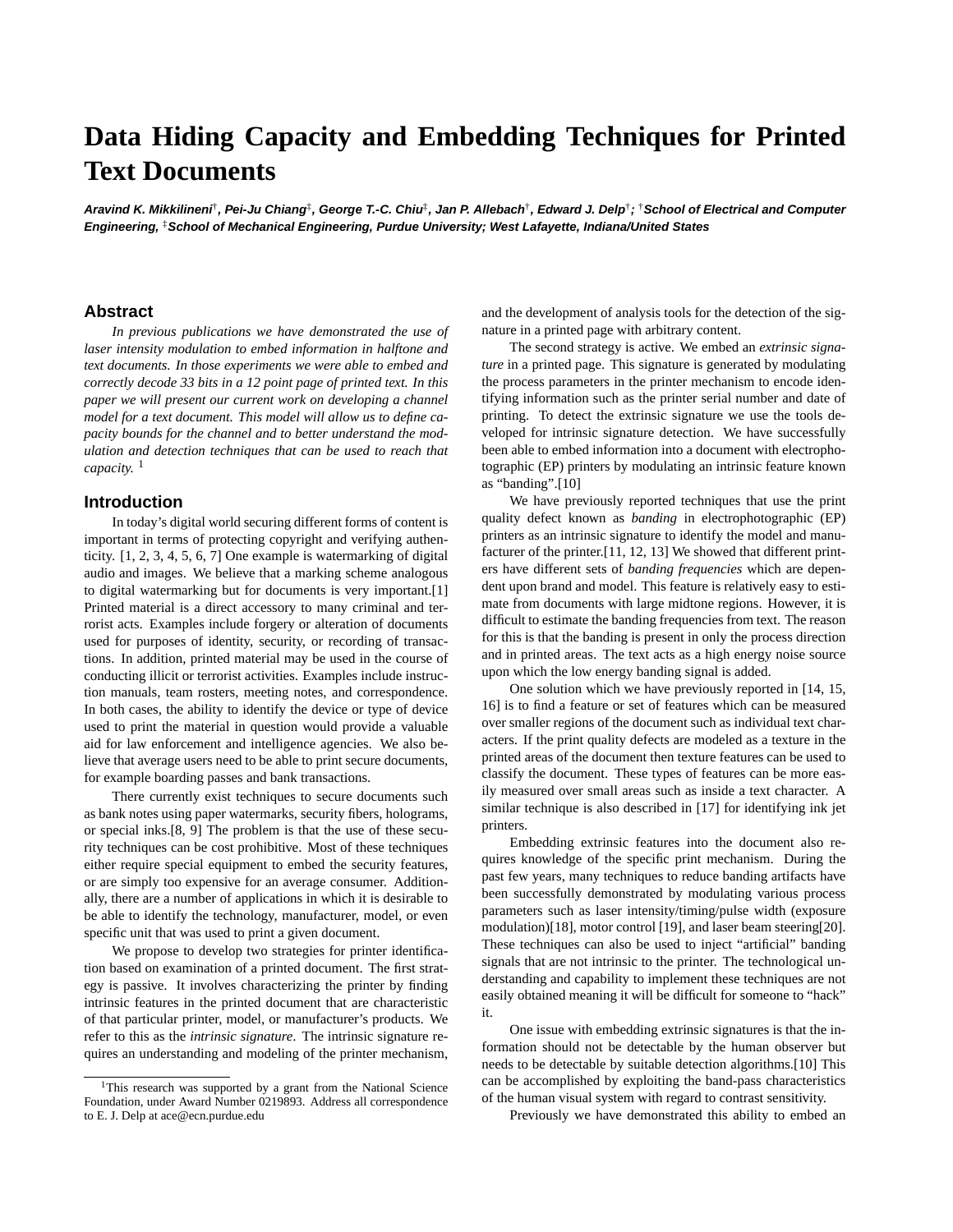

Figure 1. Diagram of the EP process: (A) charging, (B) exposure, (C) development, (D) transfer, (E) fusing, (F) cleaning

extrinsic signature in documents which contain halftone images or text.[10, 21] Using a frequency shift keying modulation scheme, we were able to embed 33 bits into a full page of 12 point text, or 2 bits for every three lines.

In the following sections we will present our current work on modeling of the text document as a communication channel. By doing so we can gain further insight into the types modulation techniques and signal types that can be used to increase the embedding capacity.

#### **EP Embedding Techniques**

Figure 1 shows a side view of a typical EP printer. The print process has six steps. The first step is to uniformly charge the optical photoconductor (OPC) drum. Next a laser scans the drum and discharges specific locations on the drum. This is the "exposure" step. The discharged locations on the drum attract toner particles which are then attracted to the paper which has an opposite charge. Next the paper with the toner particles on it passes through a fuser and pressure roller which melts and permanently affixes the toner to the paper. Finally a blade or brush cleans any excess toner from the OPC drum.

In EP printing, artifacts are created in the printed output due to electromechanical imperfections in the printer such as fluctuations in the angular velocity of the OPC drum, gear eccentricity, gear backlash, and polygon mirror wobble. In previous work we have shown that these imperfections are directly related to the electromechanical properties of the printer. This property allows the corresponding fluctuations in the developed toner on the printed page to be treated as an intrinsic signature of the printer.

The most visible print quality defect in the EP process is banding, which appears as cyclic light and dark bands most visible in midtone regions of the document. Many banding reduction techniques have been successfully demonstrated. These techniques, three of which are laser intensity/timing/pulse width[18], motor control[19], and laser beam steering[20], actively modulate certain process parameters.

It is desirable to inject signals with high spatial frequency where the human visual system has relative low contrast sensitivity. Among the methods mentioned above, motor control has difficulty controlling the EP process at high spatial frequencies due to inherent electro-mechanical limitations. Laser beam steering requires additional process capability that is not found in typical



**Figure 2.** Process block diagram for embedding extrinsic banding signature using laser intensity modulation

EP engines. However, modulating various laser parameters to affect exposure, such as laser power, is common practice in typical EP process controls.

As we have shown in[10, 22, 21], these techniques can be used to inject an "artificial" banding signal into the document. In particular, we presented a system shown in Figure 2 using laser intensity modulation which allows per-scan-line changes in laser intensity. The signals used for embedding include a set of sinusoids at various frequencies and amplitudes such that they lie below the human visual sensitivity threshold curve. If the embedded document has any large midtone gray patches, the signal is easily detectable using Fourier analysis techniques. If the document contains text, the signal can be detected through analysis of the estimated edge profiles of the characters.

## **Channel Model and Experimental Results**

A channel model of a printed text document is necessary for understanding the capacity limits and embedding techniques that can be used for embedding extrinsic information into a document. One approach is to model each individual text line as a signaling period during which one channel symbol is sent. At the decoder side, the fact that each individual character contains a version of the same channel symbol can be viewed as a form of multipath receiver diversity.

Given a printer with resolution  $R_p$  DPI, ideally the allowable embedding bandwidth would be *Rp*/2 cycles/inch. However, after taking into account the printer MTF this drops significantly. Furthermore, the signaling period length determines the frequency resolution at the decoder. For a font size  $f_s$ , the maximum signaling period length is  $L_{max} = \frac{f_s}{72} * R_s$  where  $R_s$  is the scan resolution. The smallest resolvable frequency separation is then  $\frac{R_s}{L_{max}}$ . For 12 point text this means  $L_{max} = 400$  which gives between 6 and 18 cycle/inch separation for uppercase and lowercase characters respectively for a 2400 DPI scan.

Given these observations a PSK signal set is defined at each of 9 frequencies  $f_i = 20, 30, 40, \ldots, 100$  to create the signals

$$
x_{i,\theta}(y) = \sin\left(\frac{2*\pi*f_i*y}{R_s} + \theta\right);
$$
 (1)

The purpose of these signals is to estimate the channel gain at various frequencies and determine whether we can easily detect the frequency and phase of the signal using the DFT and a correlation detector.

To determine which frequency was embedded in each line, the following process is performed. First the edge profile  $\hat{x}(y)$  is found for the left edge of each character in the line. The power spectral density (PSD) of the profile is obtained using a 240 point DFT as shown in Equation 2. 240 points are used to create 10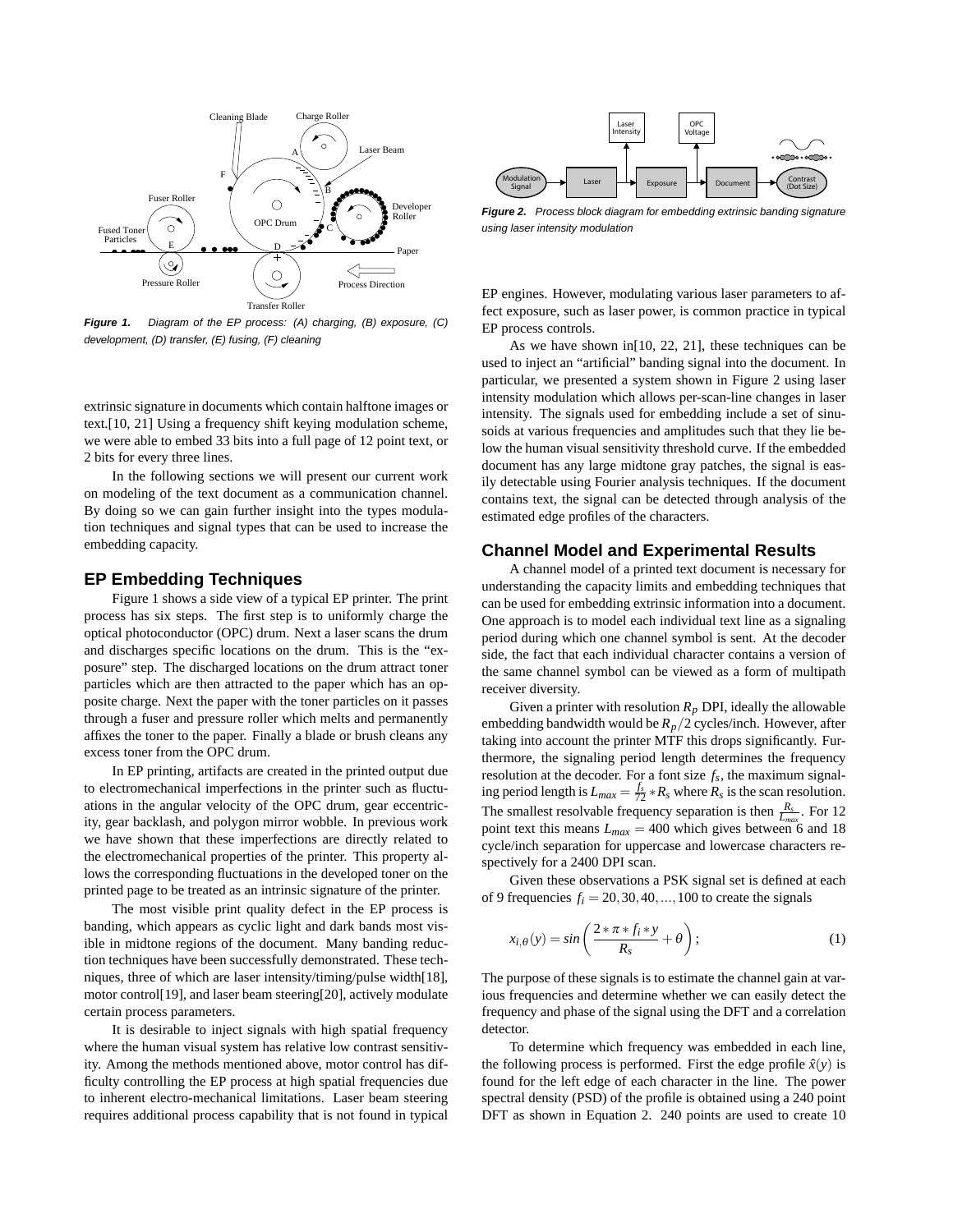

**Figure 3.** Test document

cycle/inch wide bins centered at the frequencies of interest.

$$
PSD(f) = \left(\sum_{n=0}^{239} \hat{x}(y)e^{\frac{2\pi\pi s f s n s y}{240}}\right)^2
$$
 (2)

The PSDs for each edge profile are averaged together, and the original embedding frequency is chosen as the one with the highest power.

After estimation of the embedding frequency  $f_i$ , a correlation detector is used to estimate the phase of the embedded signal. Each edge profile  $\hat{x}(y)$  is correlated with  $x_{\hat{i},\theta}(y)$  and the theta which gives the greatest correlation is used as the estimate *theta*.

These signals  $x_i \theta(y)$  are embedded in a test document as shown in Figure 3 consisting of 12 point hight vertical lines. The page is printed on an HP Color LaserJet 5M, which is a 600 DPI printer. The printed page is then scanned using an Epson Perfection 4490 flatbed scanner at 2400 dpi in 16 bit grayscale mode with no exposure correction.

4-PSK signal sets are used at each of the frequencies  $f_i =$  $20,30,40,...,100$ . Line *n* in the test page is embedded with signal

$$
x_{floor\frac{i-1}{4}+1,\frac{\pi}{2}4floor/4} \tag{3}
$$

Thus every four lines will have the same frequency, with each successive line having a  $\pi/2$ greater phase offset.

Three test pages were printed with modulation amplitude of 0.1, 0.2, and 0.3 respectively. The PSDs for each frequency are estimated and plotted for each page. Figures 4 and 5 show these results for modulation amplitudes of 0.1 and 0.2. These plots show that the channel gain decreases with frequency. Low frequency signals can be embedded at lower amplitudes while high frequency signals need a larger amplitude to rise above the channel noise. The choice of embedding amplitude such that it does not increase edge raggedness can be guided by the work in [22].

Estimating the phase of the embedded signal is slightly more difficult. Ideally, every scanline will be parallel to one another and perfectly straight. In this case, a linear estimate of the phase drift due to a slight skew in the scanned image can be made on the first line and used for each subsequent line. Also the top most



**Figure 4.** PSDs for each frequency embedded with amplitude 0.1



**Figure 5.** PSDs for each frequency embedded with amplitude 0.2

scanline for each text line can be used as a phase reference for each character in that line.

However, in actuality the scanlines on the printed page are not perfectly straight and are not perfectly parallel to one another across the entire page. The phase drift across one text line can vary by up to 1 full cycle from a linear estimate. Shown in Figure 6 is a plot of character offsets for individual textlines in one text document. The rightmost character in each textline was used as the reference. For this particular page, text lines located further down the page have a larger slope for the character offset. Improved phase estimation based on individual character features, such as character baseline, may allow full utilization of phase information in this channel.

### **Conclusion and Future Work**

The experimental results appear very promising for further development of our proposed channel model, modulation, and detection techniques. Further work needs to be investigated on phase estimation and signal signal design. With the modulation technique described in the previous section, approximately 3 bits can be embedded in every line of text without using any phase information. Assuming the phase estimation problem can be overcome, this increases to approximately 5 bits in every line of text. For a 12 point text document this is approximately 250 bits in the entire page.